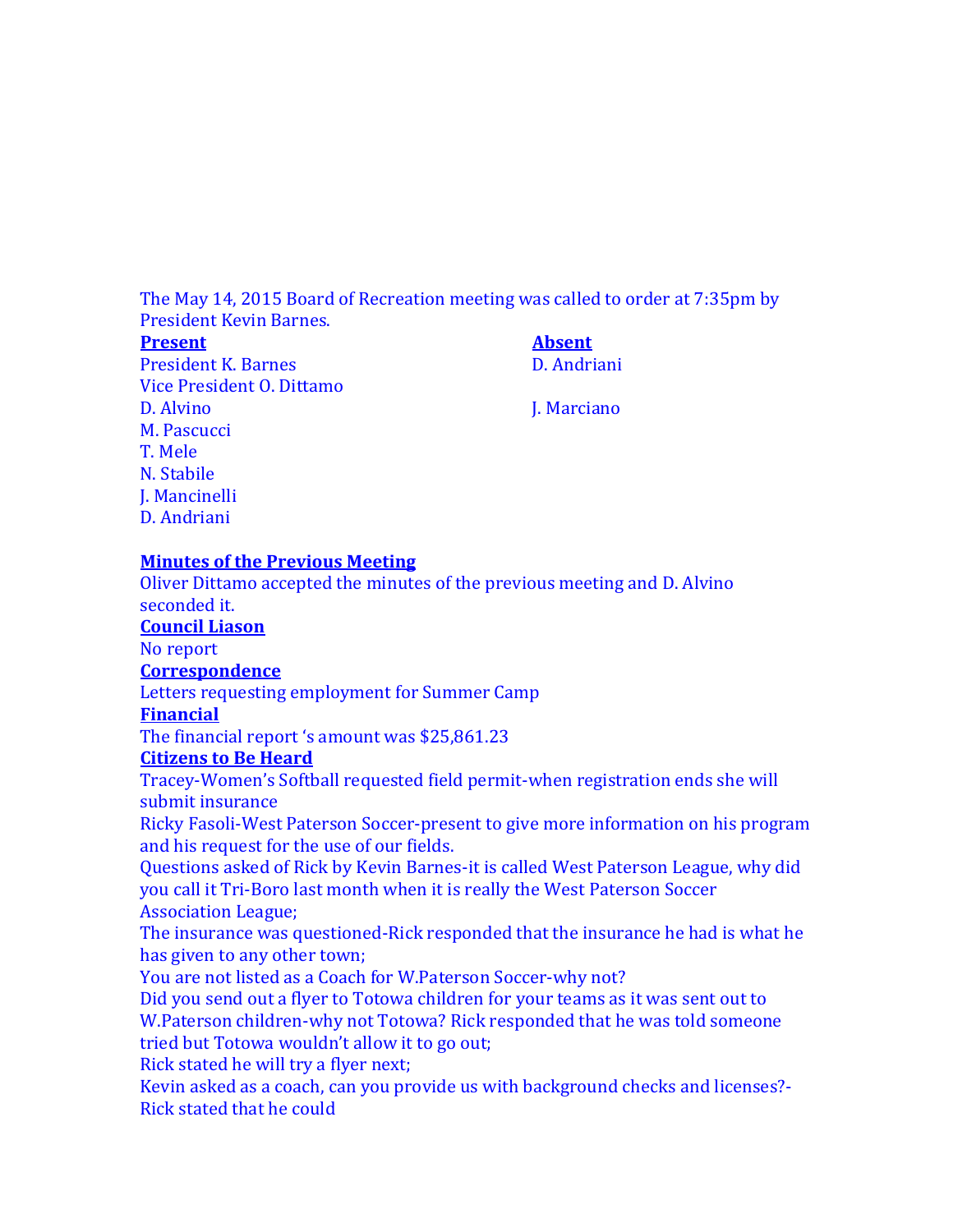Kevin stated to Rick that we support PAL programs 1st for field assignments-all fields are not utilized all the time as we have to alternate between sports to preserve them;

Kennedy and Minnisink are being seeded so they are closed to Soccer for seeding to take root

Rick stated that he has a problem that the coaches are abusing the use of fields assigned to them-he stated he drives by many fields and they are empty after 7pm. He stated that as the Bd of Rec we should be aware;

Totowa taxpayers should have their kids on the fields

Rick stated he is doing a feeder program for PV-PV's Varsity Girls Soccer only has 1 girl from Totowa on the team; he stated he is looking to have soccer all year round and that his program is to teach the kids how to play, give them the foundations and have an all girl team which PAL does not.

## **Personnel**

None

## **Field and Grounds**

Reports have been submitted

### **Permits**

Permits were issued to Phyllis from St. Francis for their field day

TD Bank couldn't issue us insurance so therefore they cannot have use of the fields; we will redo our field permits with the By-Laws attached. The By-Laws need to be redone-Kevin will email to all to read over and revamp.

### **Pool**

Tomorrow will be pool registration along with camp registration. Nico, Kevin, & Oliver will run the Friday registration and Donna, Debbie, & John will run the Wednesday registration.

# **Old Business**

Mets baseball trip-Mickey has more going-up to 37; John will buy the candy for the parade

## **New Business**

Friday, June 26th will be movie night at the pool-"Guardians of the Galaxy"; raindate will be June  $27<sup>th</sup>$ ; Yoga instructor would like to hold Aqua Fit in the mornings at the pool 2 mornings a week-she will charge \$3/person so we can charge \$7 possibly; Concerts-\$10,000 has been budgeted-Flying Mueller Brothers would like to perform on a Thursday night-John will look into different groups for Thursday night concerts throughout the summer

Devils trip-plan for the future maybe in conjunction with PAL's trip **PAL**

There was a discussion re:current field situations-Kevin explained current information and conditions on the fields; PAL thought we were responsible to find new fields when we closed Minnisink-although not responsible to find them a field, we did try to help them by calling PV Bd member for them.

Next year we will consider only issuing permits when fields are playable and not before. In season sports come first before out of season sports.

The circus held at the PAL went well-sponsored by St. James